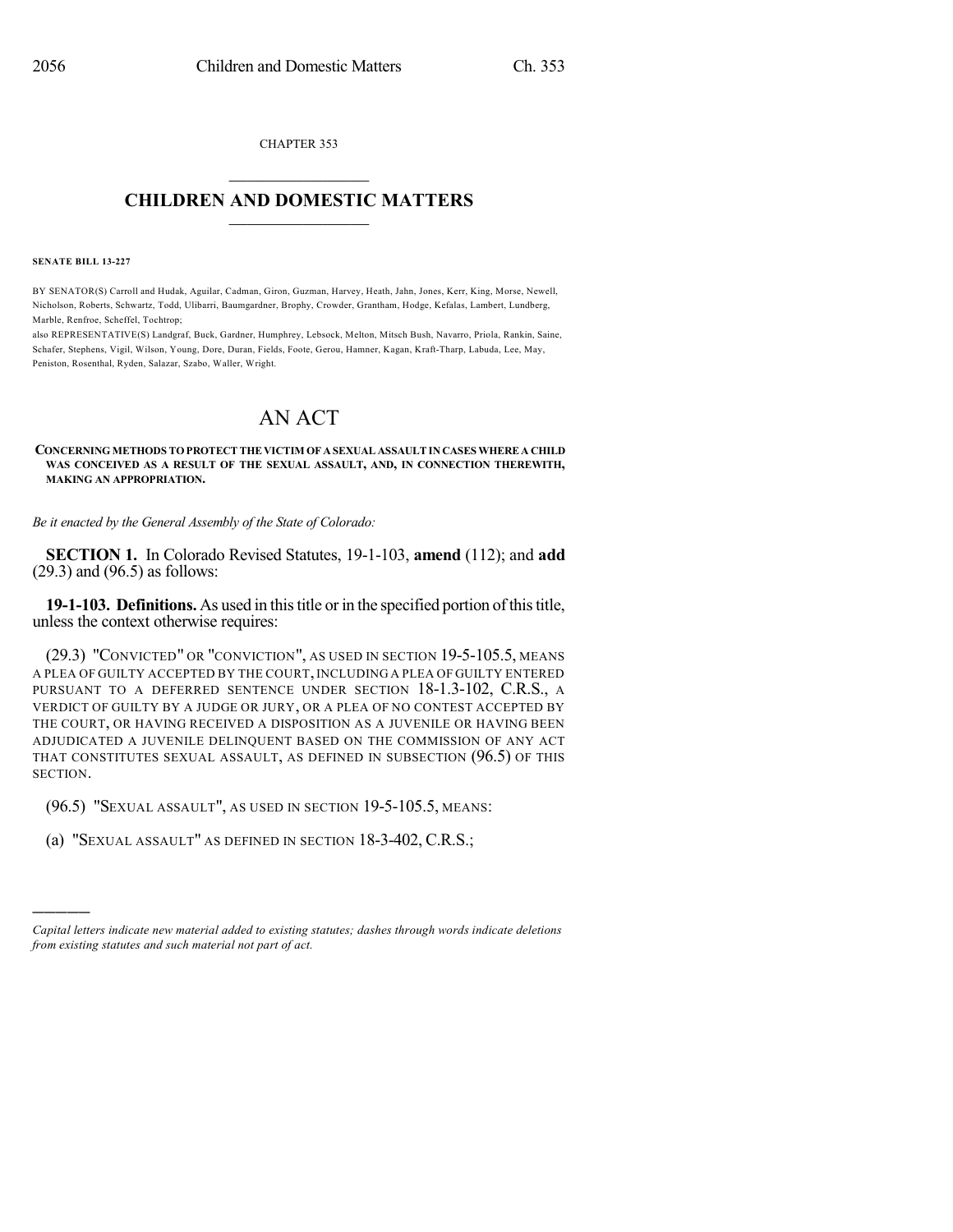(b) "UNLAWFUL SEXUAL CONTACT" AS DEFINED IN SECTION 18-3-404, C.R.S.;

(c) "SEXUAL ASSAULT ON A CHILD BY ONE IN A POSITION OF TRUST" AS DEFINED IN SECTION 18-3-405.3, C.R.S.;

(d) "SEXUAL ASSAULT ON A CHILD, AS DEFINED IN SECTION 18-3-405,C.R.S.; OR

(e) "SEXUAL ASSAULT ON A CLIENT BY A PSYCHOTHERAPIST" AS DEFINED IN SECTION 18-3-405.5 C.R.S.

(112) (a) "Victim", as used in article 2 of this title, means the party immediately and directly aggrieved by the juvenile, that party's spouse, the party's parent, sibling, or child who is living with the party, a victim compensation board that has paid a victim compensation claim, a person or entity who has suffered losses because of a contractual relationship with such party, including, but not limited to, an insurer, or because of liability under section 14-6-110, C.R.S., or, in the absence of any of the above, the state.

(b) "VICTIM", AS USED IN SECTION 19-5-105.5, MEANS ANY NATURAL PERSON AGAINST WHOM A CRIME OF SEXUAL ASSAULT OR A CRIME IN WHICH THE UNDERLYING FACTUAL BASIS WAS SEXUAL ASSAULT HAS BEEN PERPETRATED OR IS ALLEGED TO HAVE BEEN PERPETRATED.

**SECTION 2.** In Colorado Revised Statutes, 19-5-101, **amend** (1)(b) and (1)(c); and **add** (1) (d) as follows:

**19-5-101. Termination of the parent-child legal relationship.** (1) The juvenile court may, upon petition, terminate the parent-child legal relationship between a parent or parents, or a possible parent or parents, and a child in:

(b) Proceedings under section 19-5-105;  $\sigma$ 

(c) Proceedings under section 19-5-203 (1)(d), (1)(e), (1)(f), (1)(j), and (1)(k); OR

(d) PROCEEDINGS UNDER SECTION 19-5-105.5.

**SECTION 3.** In Colorado Revised Statutes, **add** 19-5-105.5 as follows:

**19-5-105.5. Termination of parent-child legal relationship upon a finding that the child was conceived as a result of sexual assault - legislative declaration - definitions.** (1) THE GENERAL ASSEMBLY HEREBY DECLARES THAT THE PURPOSE OF THIS STATUTE IS TO PROTECT THE VICTIM OF A SEXUAL ASSAULT AND TO PROTECT THE CHILD CONCEIVED AS A RESULT OF THAT SEXUAL ASSAULT BY TERMINATING THE PARENTALRIGHTS OF THE PERPETRATOR OF THE SEXUAL ASSAULT AND BY ISSUING PROTECTIVE ORDERS PREVENTING FUTURE CONTACT BETWEEN THE PARTIES.THE GENERAL ASSEMBLY FURTHER DECLARES THAT THIS SECTION CREATES CIVIL REMEDIES AND IS NOT CREATED TO PUNISH THE PERPETRATOR BUT RATHER TO PROTECT THE INTERESTS OF THE CHILD AND THE VICTIM OF A SEXUAL ASSAULT.

(2) AS USED IN THIS SECTION, UNLESS THE CONTEXT OTHERWISE REQUIRES: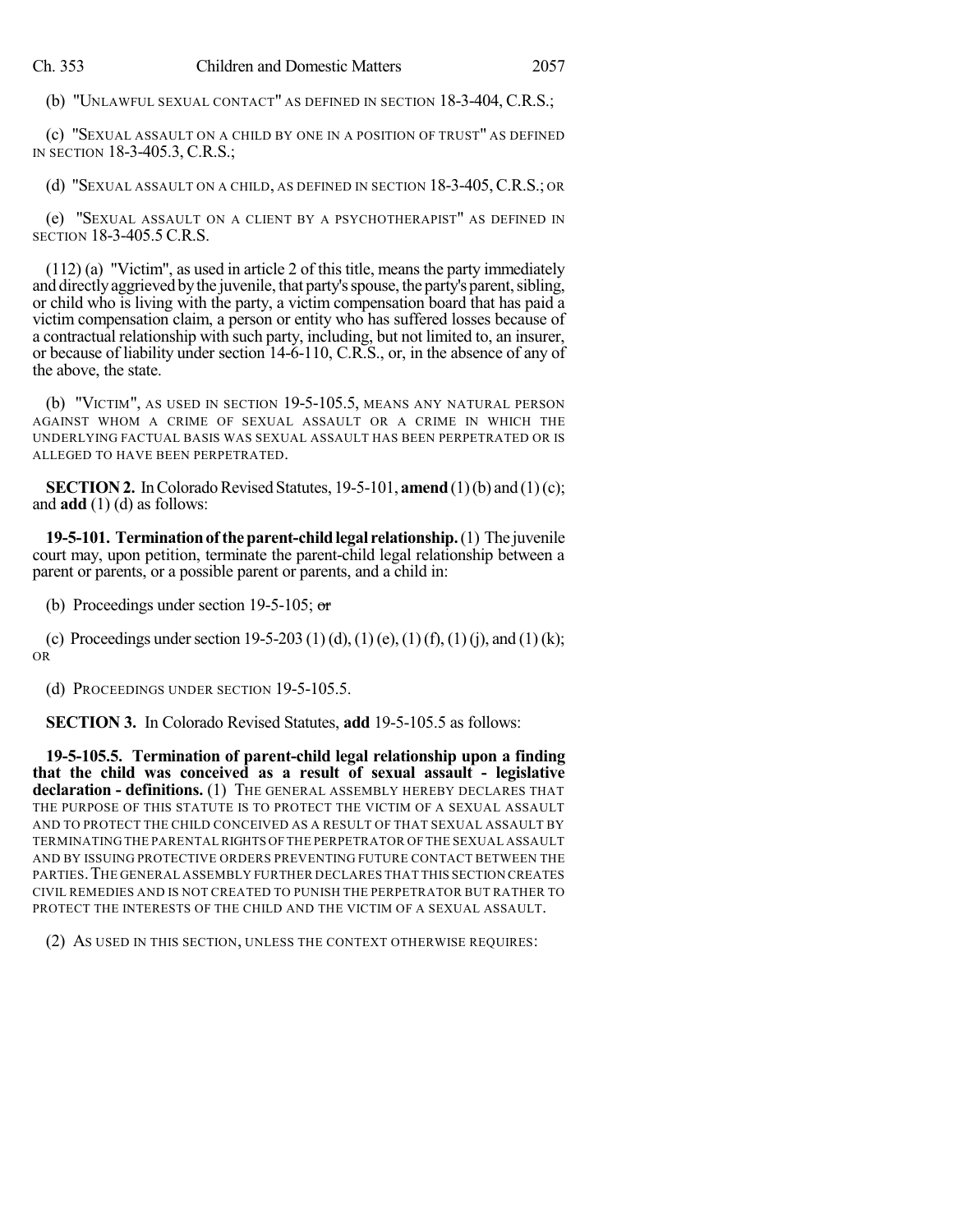(a) "CONVICTED" OR "CONVICTION" HAS THE SAME MEANING AS DEFINED IN SECTION 19-1-103 (29.3).

(b) "SEXUAL ASSAULT"HAS THE SAME MEANING AS DEFINED IN SECTION 19-1-103 (96.5).

(c) "VICTIM" HAS THE SAME MEANING AS DEFINED IN SECTION  $19-1-103(112)$  (b).

(3) IF A CHILD WAS CONCEIVED AS A RESULT OF AN ACT THAT LED TO THE PARENT'S CONVICTION FOR SEXUAL ASSAULT OR FOR A CONVICTION IN WHICH THE UNDERLYING FACTUAL BASIS WAS SEXUAL ASSAULT, THE VICTIM OF THE SEXUAL ASSAULT OR CRIME MAY FILE A PETITION IN THE JUVENILE COURT TO PREVENT FUTURE CONTACT WITH THE PARENT WHO COMMITTED THE SEXUAL ASSAULT AND TO TERMINATE THE PARENT-CHILD LEGAL RELATIONSHIP OF THE PARENT WHO COMMITTED THE SEXUAL ASSAULT OR CRIME.

(4) THE VERIFIED PETITION FILED UNDER THIS SECTION MUST ALLEGE THAT:

(a) THE OTHER PARENT WAS CONVICTED ON OR AFTER JULY 1, 2013, OF AN ACT OF SEXUAL ASSAULT AGAINST THE VICTIM OR CONVICTED OF A CRIME IN WHICH THE UNDERLYING FACTUAL BASIS WAS SEXUAL ASSAULT AGAINST THE VICTIM;

(b) A CHILD WAS CONCEIVED AS A RESULT OF THE ACT OF SEXUAL ASSAULT OR CRIME DESCRIBED UNDER PARAGRAPH (a) OF THIS SUBSECTION (4); AND

(c) TERMINATION OF THE PARENT-CHILD LEGAL RELATIONSHIP OF THE OTHER PARENT WITH THE CHILD IS IN THE BEST INTERESTS OF THE CHILD.

(5) AFTER A PETITION HAS BEEN FILED PURSUANT TO THIS SECTION, THE COURT MAY APPOINT A GUARDIAN AD LITEM, WHO MUST BE AN ATTORNEY, TO REPRESENT THE CHILD'S BEST INTERESTS IN THE PROCEEDING. A PETITIONER HAS THE RIGHT TO BE REPRESENTED BY LEGAL COUNSEL IN PROCEEDINGS UNDER THIS SECTION AND HAS THE RIGHT TO SEEK THE APPOINTMENT OF LEGAL COUNSEL IF THE PETITIONER IS UNABLE FINANCIALLY TO SECURE LEGAL COUNSEL ON HIS OR HER OWN.

(6) IN ANY PROCEEDING HELD UNDER THIS SECTION, THE VICTIM IS NOT REQUIRED TO APPEAR IN THE PRESENCE OF THE OTHER PARENT, AND THE VICTIM'S AND THE CHILD'S WHEREABOUTS MUST BE KEPT CONFIDENTIAL.

(7) THE COURT SHALL TERMINATE THE PARENT-CHILD LEGAL RELATIONSHIP OF THE PERSON AGAINST WHOM THE PETITION IS FILED IF THE COURT FINDS BY CLEAR AND CONVINCING EVIDENCE THAT:

(a) THE PARENT WAS CONVICTED ON OR AFTER JULY 1, 2013, OF AN ACT OF SEXUAL ASSAULT AGAINST THE VICTIM OR WAS CONVICTED OF A CRIME IN WHICH THE UNDERLYING FACTUAL BASIS WAS SEXUAL ASSAULT AGAINST THE VICTIM;

(b) A CHILD WAS CONCEIVED AS A RESULT OF THAT ACT OF SEXUAL ASSAULT OR CRIME; AND

(c) TERMINATION OF THE PARENT-CHILD LEGAL RELATIONSHIP IS IN THE BEST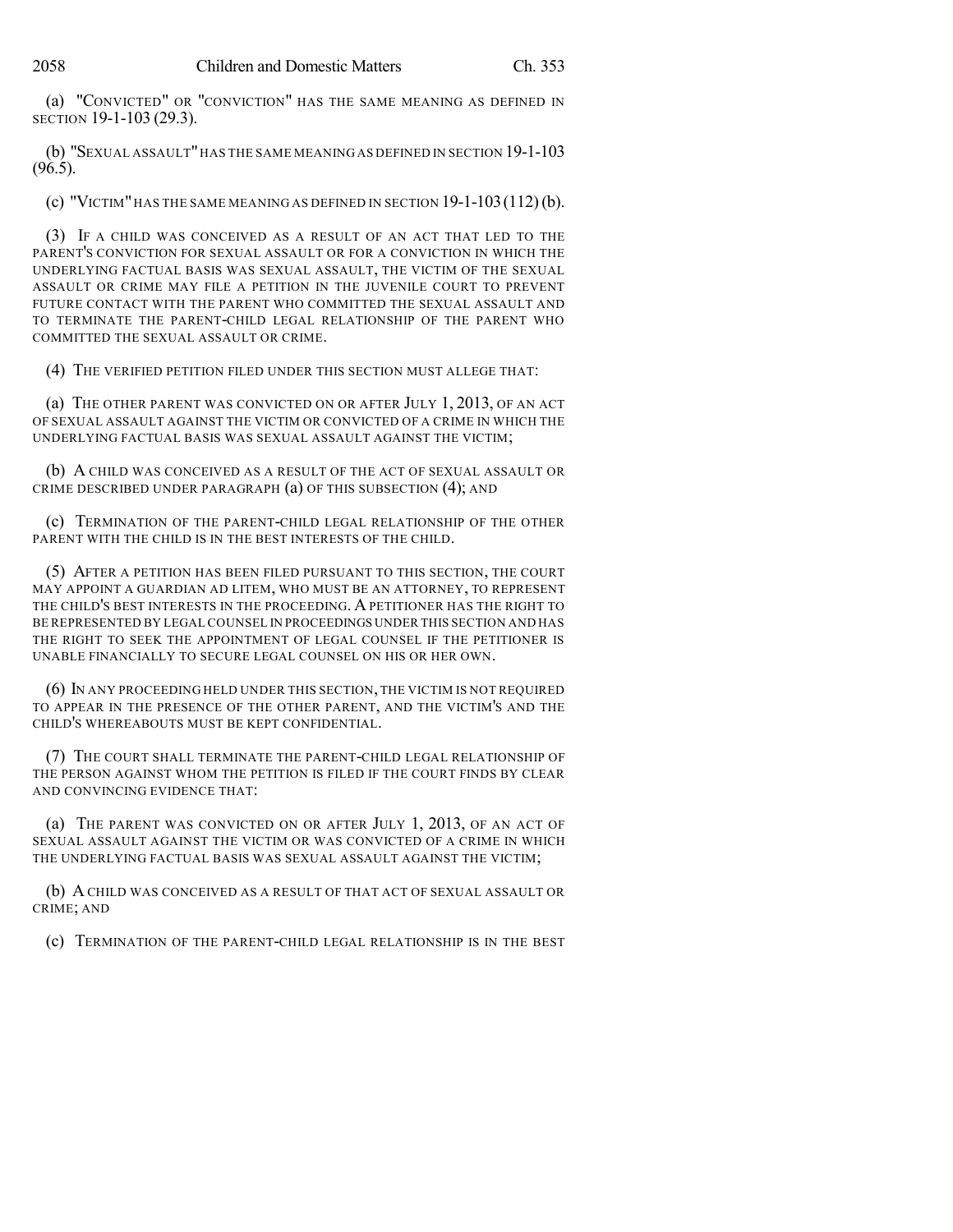INTERESTS OFTHE CHILD.THERE IS A REBUTTABLE PRESUMPTION THAT TERMINATING THE PARENTAL RIGHTS OF THE PARENT WHO COMMITTED THE ACT OF SEXUAL ASSAULT OR CRIME IS IN THE BEST INTERESTS OF THE CHILD.

(8) (a) A PERSON WHOSE PARENTAL RIGHTS ARE TERMINATED IN ACCORDANCE WITH THIS SECTION HAS:

(I) NO RIGHT TO ALLOCATION OF PARENTAL RESPONSIBILITIES, INCLUDING PARENTING TIME AND DECISION-MAKING RESPONSIBILITIES FOR THE CHILD;

(II) NO RIGHT OF INHERITANCE FROM THE CHILD; AND

(III) NO RIGHT TO NOTIFICATION OF, OR STANDING TO OBJECT TO, THE ADOPTION OF THE CHILD.

(b) TERMINATION OF PARENTAL RIGHTS UNDER SUBSECTION (7) OF THIS SECTION DOES NOT RELIEVE THE PERSON OF ANY OBLIGATION TO PAY CHILD SUPPORT OR BIRTH-RELATED COSTS UNLESS WAIVED BY THE VICTIM. IN CASES IN WHICH CHILD SUPPORT OBLIGATIONS ARE NOT WAIVED AND THE COURT ORDERS THE PERSON TO PAY CHILD SUPPORT, THE COURT SHALL ORDER THE PAYMENTS TO BE MADE THROUGH THE CHILD SUPPORT REGISTRY TO AVOID THE NEED FOR ANY CONTACT BETWEEN THE PARTIES. IF THE VICTIM'S PARENT-CHILD LEGAL RELATIONSHIP TO THE CHILD IS TERMINATED AFTER THE ENTRY OF A CHILD SUPPORT ORDER AGAINST THE PERSON WHO WAS CONVICTED, THE COURT SHALL MODIFY THE CHILD SUPPORT ORDER ACCORDINGLY.

(9) THE PERSON WHOSE PARENT-CHILD LEGAL RELATIONSHIP HAS BEEN TERMINATED IN ACCORDANCE WITH THIS SECTION HAS NO RIGHT TO MAKE MEDICAL TREATMENT DECISIONS OR ANY OTHER DECISIONS ON BEHALF OF THE CHILD.

(10) THE VICTIM IS ENTITLED, UPON REQUEST, TO A NO-CONTACT PROTECTION ORDER ISSUED AGAINST THE PERSON WHOSE PARENTAL RIGHTS ARE TERMINATED PROHIBITING THE PERSON FROM HAVING ANY CONTACT WITH EITHER THE VICTIM OR THE CHILD.

(11) TERMINATION OF THE PARENT-CHILD LEGAL RELATIONSHIP PURSUANT TO SUBSECTION (7) OF THIS SECTION IS AN INDEPENDENT BASIS FOR TERMINATION OF PARENTAL RIGHTS, AND THE COURT NEED NOT MAKE ANY OF THE CONSIDERATIONS OR FINDINGS DESCRIBED IN SECTIONS 19-5-105, 19-5-103.5, OR 19-3-604.

(12) NOTHING IN THIS SECTION PROHIBITS THE TERMINATION OFPARENTAL RIGHTS BY THE COURT USING THE CRITERIA DESCRIBED IN SECTION 19-5-105, 19-5-103.5, OR 19-3-604.

**SECTION 4.** In Colorado Revised Statutes, **add** 14-10-124.3 as follows:

**14-10-124.3. Stay of proceedings - criminal charges of allegations of sexual assault.** IF CRIMINAL CHARGES ALLEGING AN ACT OF SEXUAL ASSAULT, AS DEFINED IN SECTION 19-1-103(96.5),C.R.S., ARE BROUGHT AGAINST THE PARENT OF A CHILD ALLEGING THAT A CHILD WAS CONCEIVED AS A RESULT OF THE ALLEGED SEXUAL ASSAULT COMMITTED BY THAT PARENT AGAINST THE PARENT WHO IS THE ALLEGED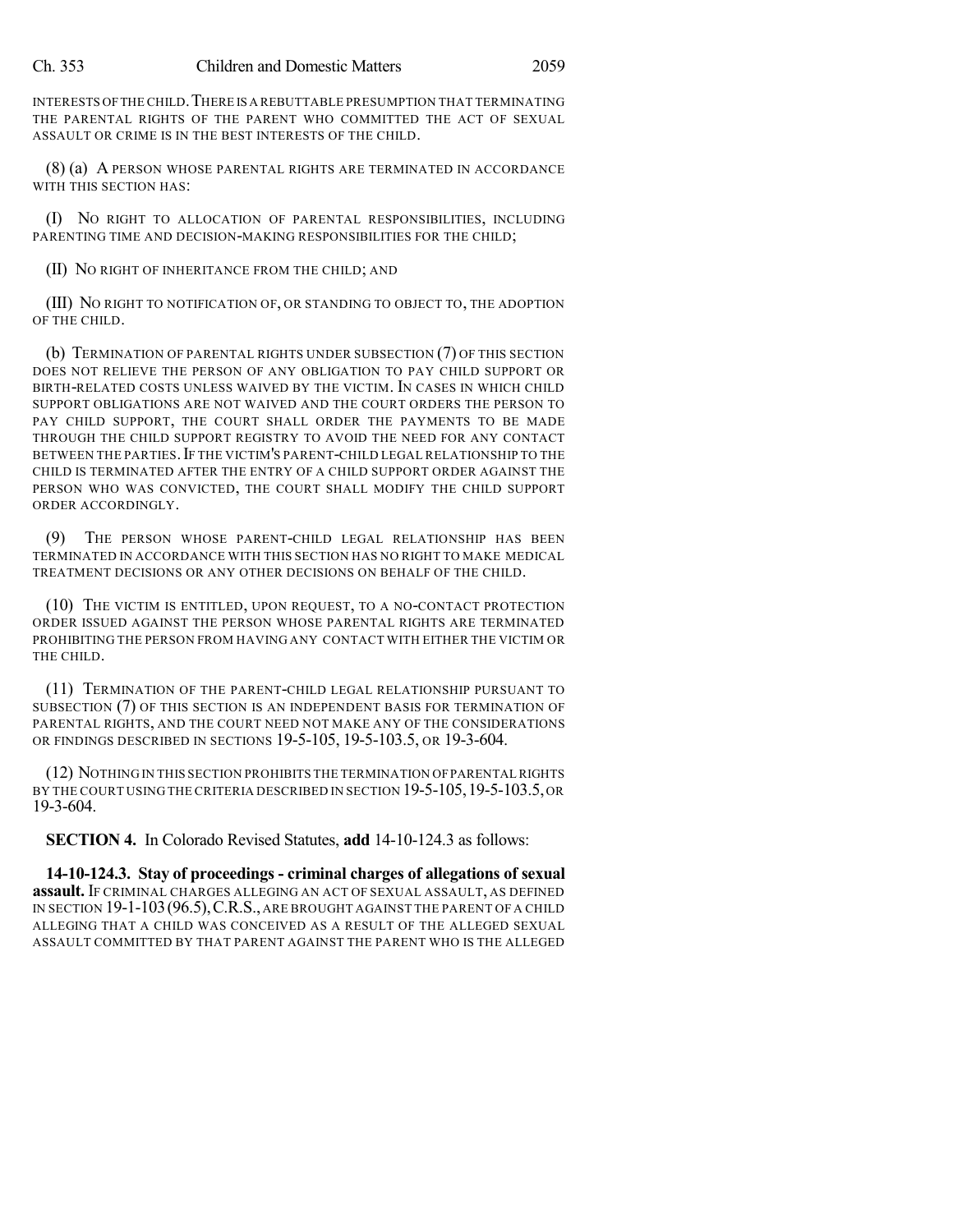VICTIM OF THE SEXUAL ASSAULT, THE COURT SHALL ISSUE AN AUTOMATIC STAY OF ANY CIVIL DOMESTIC PROCEEDINGS UNDER THIS ARTICLE OR OF ANY PATERNITY PROCEEDINGS UNDER THE "UNIFORM PARENTAGE ACT", ARTICLE 4 OF TITLE 19, C.R.S., INVOLVING BOTH THE CHILD AND THE PARENT WHO IS THE ALLEGED PERPETRATOR. THE STAY SHALL NOT BE LIFTED UNTIL THERE IS A FINAL DISPOSITION OF THE CRIMINAL CHARGES. IN ANY FUTURE DOMESTIC PROCEEDINGS UNDER THIS ARTICLE OR ANY PATERNITY PROCEEDINGS UNDER THE "UNIFORM PARENTAGE ACT", ARTICLE 4 OF TITLE 19, C.R.S., CONTINUED AFTER THE FINAL DISPOSITION OF THE CRIMINAL CHARGES, ANY DENIAL OF PARENTING TIME BY THE VICTIM OF THE ALLEGED SEXUAL ASSAULT WHILE THE CRIMINAL CHARGES WERE PENDING SHALL NOT BE USED IN ANY WAY AGAINST THE VICTIM.

**SECTION 5.** In Colorado Revised Statutes, **add** 19-4-105.7 as follows:

**19-4-105.7. Stay of paternity proceedings - criminal charges of allegations of sexual assault.**IF CRIMINAL CHARGES ALLEGING AN ACT OF SEXUAL ASSAULT, AS DEFINED IN SECTION 19-1-103 (96.5), C.R.S., ARE BROUGHT AGAINST A PRESUMED OR POSSIBLE PARENT WHO IS THE SUBJECT OF AN ACTION TO DETERMINE PATERNITY ALLEGING THAT A CHILD WAS CONCEIVED AS A RESULT OF THAT SEXUAL ASSAULT COMMITTED BY THAT PRESUMED OR POSSIBLE PARENT AGAINST THE PARENT WHO IS THE ALLEGED VICTIM OF THE SEXUAL ASSAULT, THE COURT SHALL ISSUE AN AUTOMATIC STAY OF ANY PATERNITY PROCEEDINGS UNDER THIS ARTICLE INVOLVING BOTH THE CHILD AND THE PRESUMED OR POSSIBLE PARENT WHO IS THE ALLEGED PERPETRATOR. THE STAY SHALL NOT BE LIFTED UNTIL THERE IS A FINAL DISPOSITION OF THE CRIMINAL CHARGES. IN ANY FUTURE PATERNITY PROCEEDINGS UNDER THIS ARTICLE THAT ARE CONTINUED AFTER THE FINAL DISPOSITION OF THE CRIMINAL CHARGES, ANY DENIAL OF PARENTING TIME BY THE VICTIM OF THE ALLEGED SEXUAL ASSAULT WHILE THE CRIMINAL CHARGES WERE PENDING SHALL NOT BE USED IN ANY WAY AGAINST THE VICTIM.

**SECTION 6.** In Colorado Revised Statutes, 18-3-402, **add** (7) as follows:

**18-3-402. Sexual assault.** (7) A PERSON WHO IS CONVICTED ON OR AFTER JULY 1, 2013, OF A SEXUAL ASSAULT UNDER THIS SECTION, UPON CONVICTION, SHALL BE ADVISED BY THE COURT THAT THE PERSON HAS NO RIGHT:

(a) TO NOTIFICATION OF THE TERMINATION OF PARENTAL RIGHTS AND NO STANDING TO OBJECT TO THE TERMINATION OF PARENTAL RIGHTS FOR A CHILD CONCEIVED AS A RESULT OF THE COMMISSION OF THAT OFFENSE;

(b) TO ALLOCATION OF PARENTAL RESPONSIBILITIES,INCLUDING PARENTING TIME AND DECISION-MAKING RESPONSIBILITIES FOR A CHILD CONCEIVED AS A RESULT OF THE COMMISSION OF THAT OFFENSE;

(c) OF INHERITANCE FROM A CHILD CONCEIVED AS A RESULT OF THE COMMISSION OF THAT OFFENSE; AND

(d) TO NOTIFICATION OF OR THE RIGHT TO OBJECT TO THE ADOPTION OF A CHILD CONCEIVED AS A RESULT OF THE COMMISSION OF THAT OFFENSE.

**SECTION 7.** In Colorado Revised Statutes, 18-3-404, **add** (4) as follows: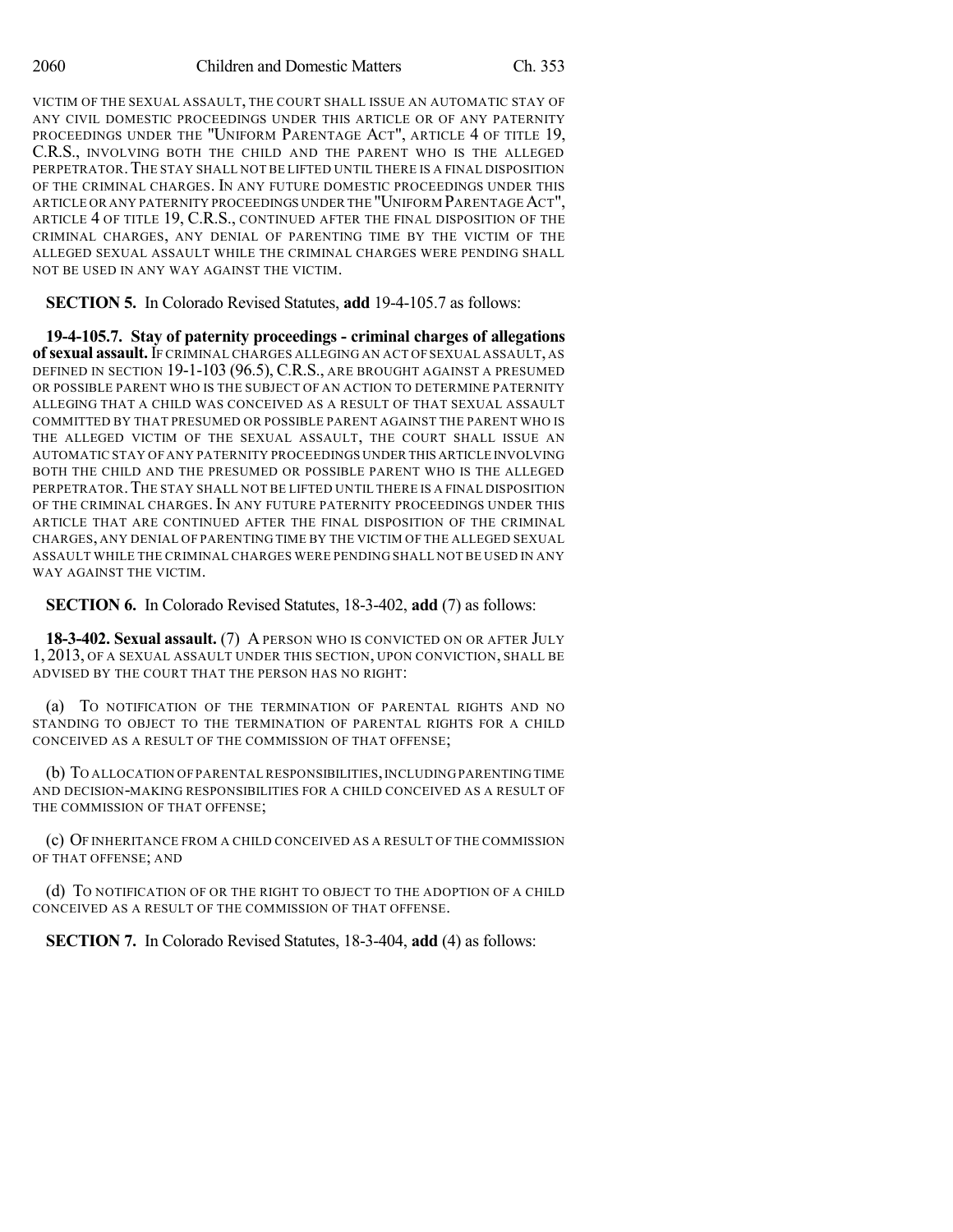**18-3-404. Unlawful sexual contact.** (4) A PERSON WHO IS CONVICTED ON OR AFTER JULY 1, 2013, OF UNLAWFUL SEXUAL CONTACT UNDER THIS SECTION, UPON CONVICTION, SHALL BE ADVISED BY THE COURT THAT THE PERSON HAS NO RIGHT:

(a) TO NOTIFICATION OF THE TERMINATION OF PARENTAL RIGHTS AND NO STANDING TO OBJECT TO THE TERMINATION OF PARENTAL RIGHTS FOR A CHILD CONCEIVED AS A RESULT OF THE COMMISSION OF THAT OFFENSE;

(b) TO ALLOCATION OF PARENTAL RESPONSIBILITIES,INCLUDING PARENTING TIME AND DECISION-MAKING RESPONSIBILITIES FOR A CHILD CONCEIVED AS A RESULT OF THE COMMISSION OF THAT OFFENSE;

(c) OF INHERITANCE FROM A CHILD CONCEIVED AS A RESULT OF THE COMMISSION OF THAT OFFENSE; AND

(d) TO NOTIFICATION OF OR THE RIGHT TO OBJECT TO THE ADOPTION OF A CHILD CONCEIVED AS A RESULT OF THE COMMISSION OF THAT OFFENSE.

**SECTION 8.** In Colorado Revised Statutes, 18-3-405.3, **add** (5) as follows:

**18-3-405.3. Sexual assault on a child by one in a position of trust.** (5) A PERSON WHO IS CONVICTED ON OR AFTER JULY 1, 2013, OF SEXUAL ASSAULT ON A CHILD BY ONE IN A POSITION OF TRUST UNDER THIS SECTION, UPON CONVICTION, SHALL BE ADVISED BY THE COURT THAT THE PERSON HAS NO RIGHT:

(a) TO NOTIFICATION OF THE TERMINATION OF PARENTAL RIGHTS AND NO STANDING TO OBJECT TO THE TERMINATION OF PARENTAL RIGHTS FOR A CHILD CONCEIVED AS A RESULT OF THE COMMISSION OF THAT OFFENSE;

(b) TO ALLOCATION OF PARENTAL RESPONSIBILITIES, INCLUDING PARENTING TIME AND DECISION-MAKING RESPONSIBILITIES FOR A CHILD CONCEIVED AS A RESULT OF THE COMMISSION OF THAT OFFENSE;

(c) OF INHERITANCE FROM A CHILD CONCEIVED AS A RESULT OF THE COMMISSION OF THAT OFFENSE; AND

(d) TO NOTIFICATION OF OR THE RIGHT TO OBJECT TO THE ADOPTION OF A CHILD CONCEIVED AS A RESULT OF THE COMMISSION OF THAT OFFENSE.

**SECTION 9.** In Colorado Revised Statutes, 18-3-405, **add** (4) as follows:

**18-3-405. Sexual assault on a child.** (4) A PERSON WHO IS CONVICTED ON OR AFTER JULY 1, 2013, OF SEXUAL ASSAULT ON A CHILD UNDER THIS SECTION, UPON CONVICTION, SHALL BE ADVISED BY THE COURT THAT THE PERSON HAS NO RIGHT:

(a) TO NOTIFICATION OF THE TERMINATION OF PARENTAL RIGHTS AND NO STANDING TO OBJECT TO THE TERMINATION OF PARENTAL RIGHTS FOR A CHILD CONCEIVED AS A RESULT OF THE COMMISSION OF THAT OFFENSE;

(b) TO ALLOCATION OF PARENTAL RESPONSIBILITIES, INCLUDING PARENTING TIME AND DECISION-MAKING RESPONSIBILITIES FOR A CHILD CONCEIVED AS A RESULT OF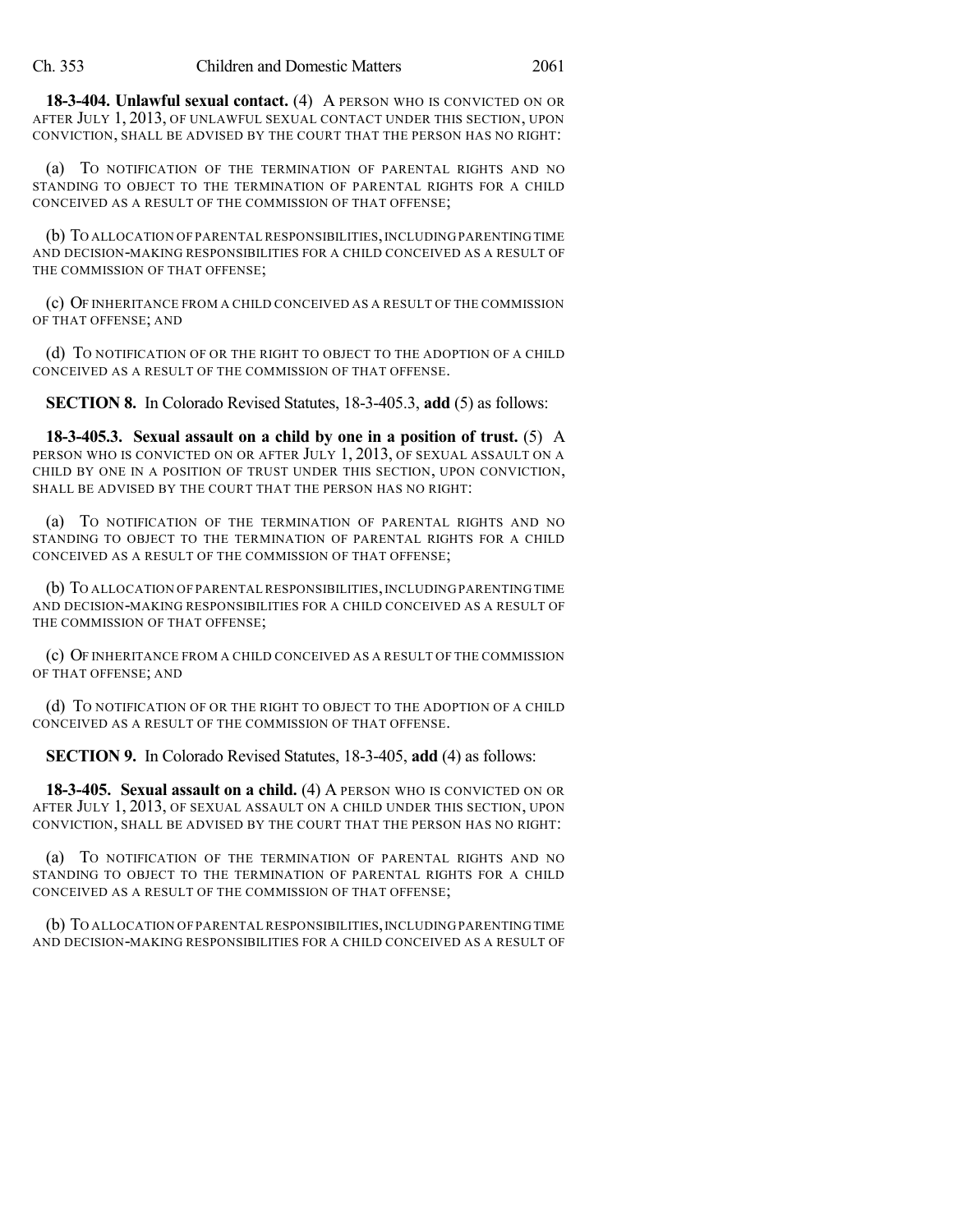THE COMMISSION OF THAT OFFENSE;

(c) OF INHERITANCE FROM A CHILD CONCEIVED AS A RESULT OF THE COMMISSION OF THAT OFFENSE; AND

(d) TO NOTIFICATION OF OR THE RIGHT TO OBJECT TO THE ADOPTION OF A CHILD CONCEIVED AS A RESULT OF THE COMMISSION OF THAT OFFENSE.

**SECTION 10.** In Colorado Revised Statutes, 18-3-405.5, **add** (5) as follows:

**18-3-405.5. Sexual assault on a client by a psychotherapist.** (5) A PERSON WHO IS CONVICTED ON OR AFTER JULY 1, 2013, OF SEXUAL ASSAULT ON A CLIENT BY A PSYCHOTHERAPIST UNDER THIS SECTION, UPON CONVICTION, SHALL BE ADVISED BY THE COURT THAT THE PERSON HAS NO RIGHT:

(a) TO NOTIFICATION OF THE TERMINATION OF PARENTAL RIGHTS AND NO STANDING TO OBJECT TO THE TERMINATION OF PARENTAL RIGHTS FOR A CHILD CONCEIVED AS A RESULT OF THE COMMISSION OF THAT OFFENSE;

(b) TO ALLOCATION OF PARENTAL RESPONSIBILITIES, INCLUDING PARENTING TIME AND DECISION-MAKING RESPONSIBILITIES FOR A CHILD CONCEIVED AS A RESULT OF THE COMMISSION OF THAT OFFENSE;

(c) OF INHERITANCE FROM A CHILD CONCEIVED AS A RESULT OF THE COMMISSION OF THAT OFFENSE; AND

(d) TO NOTIFICATION OF OR THE RIGHT TO OBJECT TO THE ADOPTION OF A CHILD CONCEIVED AS A RESULT OF THE COMMISSION OF THAT OFFENSE.

**SECTION 11.** In Colorado Revised Statutes, 14-14-104, **amend** (1) introductory portion as follows:

**14-14-104. Recovery for child support debt.** (1) Any payment of public assistance by a county department of social services made to or for the benefit of anydependent child or children creates a debt, which is due and owing to the county department of social services, recoverable by the county as a debt due to the state by the parent or parents who are responsible for support of the dependent child or children, OR BY THE PARENT WHOSE RIGHTS WERE TERMINATED PURSUANT TO SECTION 19-5-105.5, C.R.S., AND WHO WAS ORDERED TO PAY CHILD SUPPORT FOR THE BENEFIT OF A DEPENDENT CHILD, in an amount to be determined as follows:

**SECTION 12.** In Colorado Revised Statutes, **add** part 5 to article 1 of title 26 as follows:

## PART 5 TASK FORCE ON CHILDREN CONCEIVED BY RAPE

**26-1-501. Task force on children conceived by rape - legislative declaration - creation - duties - report - repeal of part.** (1) (a) THE GENERAL ASSEMBLY HEREBY FINDS, DETERMINES, AND DECLARES THAT: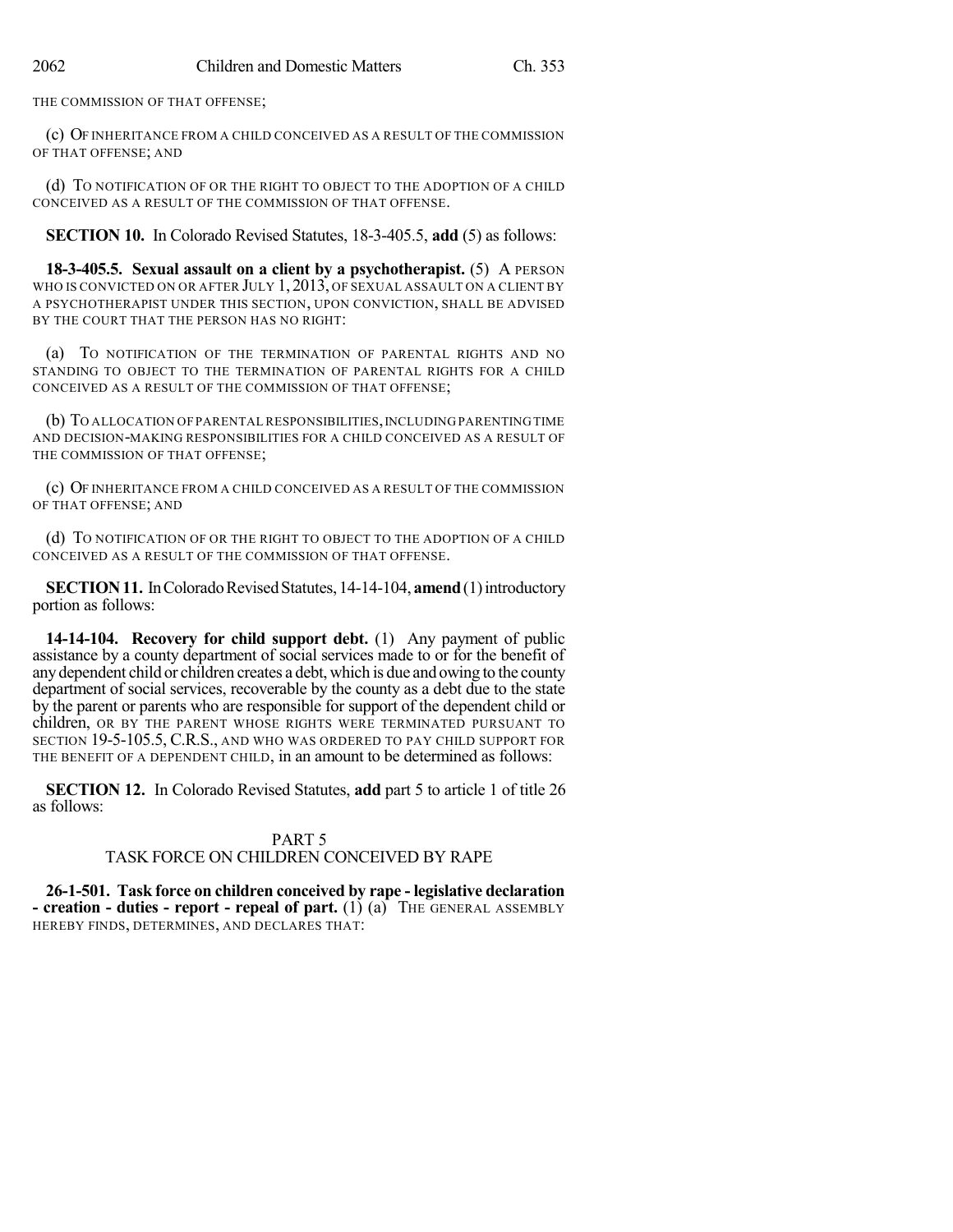### Ch. 353 Children and Domestic Matters 2063

(I) SECTION 19-5-105.5, C.R.S., ADDRESSES THE INTERESTS OF THE PARTIES AFFECTED AND CREATES A PROCESS TO TERMINATE THE PARENTAL RIGHTS OF A PERPETRATOR OF SEXUAL ASSAULT IN CIRCUMSTANCES IN WHICH A PARENT WAS CONVICTED OF AN ACT OF SEXUAL ASSAULT AGAINST THE VICTIM OR CONVICTED OF A CRIME IN WHICH THE UNDERLYING FACTUALBASIS WAS SEXUAL ASSAULT AGAINST THE VICTIM AND A CHILD WAS CONCEIVED AS A RESULT OF THAT SEXUAL ASSAULT OR CRIME;

(II) MANY SEXUAL ASSAULTS ARE NOT REPORTED OR PROSECUTED OR DO NOT RESULT IN A CONVICTION, AND IN SUCH CASES, THERE IS STILL A NEED TO PROTECT THE INTERESTS OF THE VICTIM FROM FUTURE CONTACT WITH THE ALLEGED PERPETRATOR WHILE BALANCING THE DUE PROCESS RIGHTS OF THE ALLEGED PERPETRATOR; AND

(III) THERE REMAIN UNRESOLVED AND DIFFICULT POLICY ISSUES RELATED TO THE PARENTAL RIGHTS OF THE PARTIES IN THE CIRCUMSTANCES DESCRIBED IN SUBPARAGRAPH  $(I)$  OF THIS PARAGRAPH  $(a)$  IN WHICH A CONVICTION OCCURRED AND ALSO IN THOSE CIRCUMSTANCES DESCRIBED IN SUBPARAGRAPH (II) OF THIS PARAGRAPH (a) IN WHICH A CONVICTION DID NOT OCCUR AND THAT DO NOT QUALIFY FOR THE PROCESS AFFORDED IN SECTION 19-5-105.5, C.R.S.

(b) THE GENERAL ASSEMBLY THEREFORE FINDS THAT IT WOULD BE BENEFICIAL TO CONVENE A TASK FORCE OF EXPERTS TO REVIEW AND EVALUATE THE PROCESS IN SECTION 19-5-105.5, C.R.S., AND TO STUDY THE ISSUES ASSOCIATED WITH PARENTAL RIGHTS IN CASES IN WHICH THERE ARE ALLEGATIONS THAT A SEXUAL ASSAULT OCCURRED, A CONVICTION OF OR PROSECUTION FOR SEXUAL ASSAULT HAS NOT OCCURRED, AND A CHILD HAS BEEN CONCEIVED AS A RESULT OF THE ALLEGED SEXUAL ASSAULT. IT IS THE INTENT OF THE GENERAL ASSEMBLY THAT THE TASK FORCE MAKE RECOMMENDATIONS ON FUTURE LEGISLATION TO ADDRESS THESE CONCERNS.

(2) THERE IS HEREBY CREATED THE TASK FORCE ON CHILDREN CONCEIVED BY RAPE, REFERRED TO IN THIS SECTION AS THE "TASK FORCE", WHICH SHALL MEET DURING THE INTERIM AFTER THE FIRST REGULAR SESSION OF THE SIXTY-NINTH GENERAL ASSEMBLY.

(3) THE TASK FORCE SHALL STUDY AND MAKE RECOMMENDATIONS TO THE GENERAL ASSEMBLY CONCERNING PROTECTIONS FOR RAPE VICTIMS AND CONCERNING PARENTAL RIGHTS OF THE PARTIES INVOLVED IN CASES INVOLVING CONVICTIONS AND IN CASES IN WHICH THERE ARE ALLEGATIONS THAT A SEXUAL ASSAULT OCCURRED, A CONVICTION OF OR PROSECUTION FOR SEXUAL ASSAULT HAS NOT OCCURRED, AND A CHILD HAS BEEN CONCEIVED AS A RESULT OF THE ALLEGED SEXUAL ASSAULT. THE TASK FORCE STUDY MUST INCLUDE BUT IS NOT LIMITED TO THE FOLLOWING ISSUES:

(a) WHETHER A PROCESS FOR ADDRESSING THE PARENTAL RIGHTS OF BOTH PARENTS IN CASES INVOLVING CONVICTIONS FOR SEXUAL ASSAULT AND IN CASES INVOLVINGALLEGATIONS OFSEXUAL ASSAULT WHERE THERE WERE NO CONVICTIONS IS MORE APPROPRIATELY ADDRESSED BY DISTRICT COURTS PURSUANT TO ARTICLE 10 OF TITLE 14, C.R.S., OR BY JUVENILE COURTS PURSUANT TO ARTICLE 5 OF TITLE 19, C.R.S. THE TASK FORCE MUST CONDUCT AN ANALYSIS THAT INCLUDES, BUT IS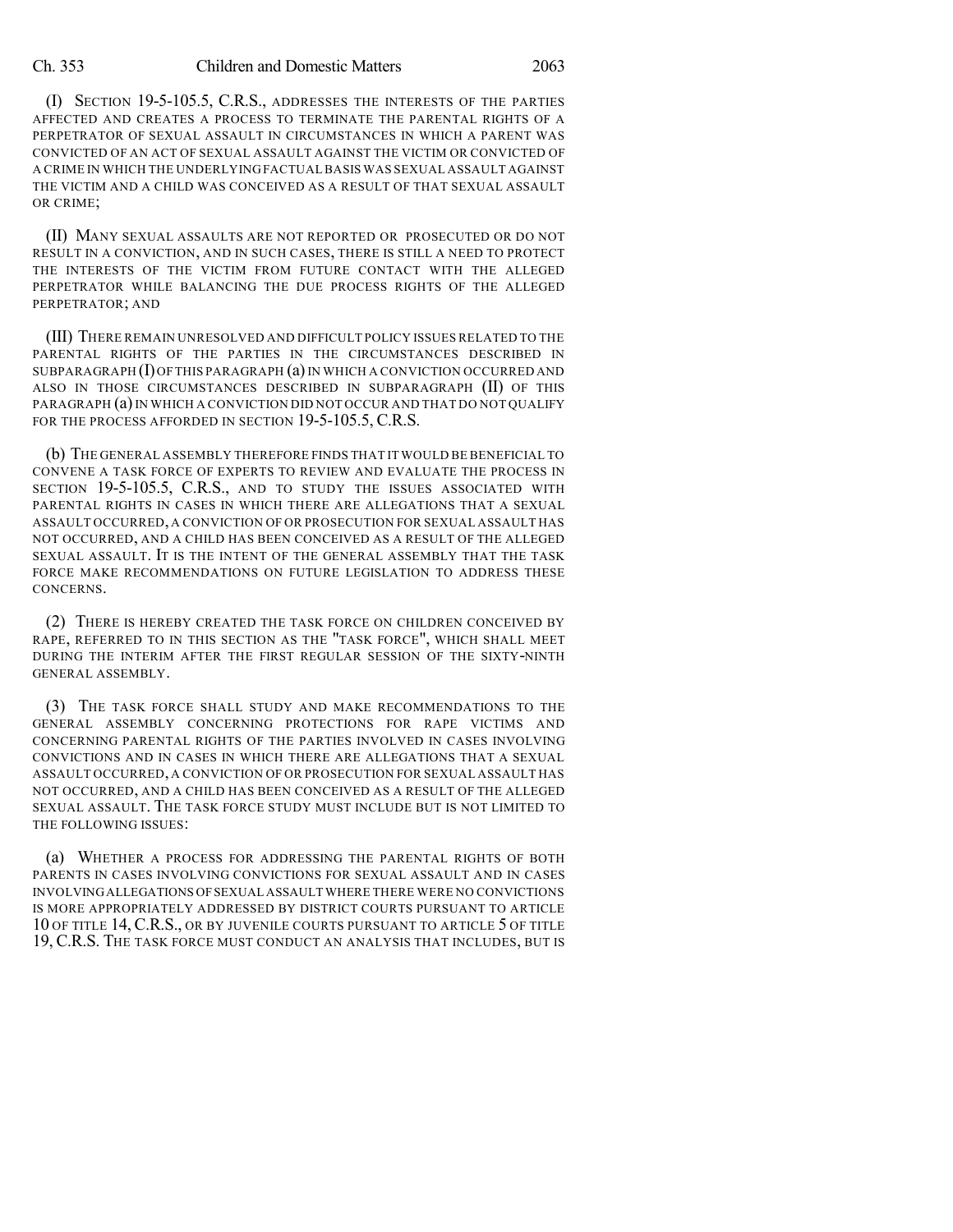NOT LIMITED TO, THE ADVANTAGES AND DISADVANTAGES OF EACH APPROACH, WHETHER THERE IS A POTENTIAL FOR UNINTENDED CONSEQUENCES FROM EITHER APPROACH, THE FISCAL IMPACT TO THE STATE, COUNTY DEPARTMENTS OF SOCIAL SERVICES, AND THE JUDICIAL BRANCH TO STAFF THE DIFFERENT APPROACHES, AND THE IMPACT OF EACH APPROACH ON THE PARTIES, THE STATE, THE COUNTY DEPARTMENTS OF SOCIAL SERVICES, AND THE JUDICIAL BRANCH.

(b) WHAT MECHANISMS AND DUE PROCESS PROTECTIONS CAN BE ESTABLISHED FOR THE COURT TO LIMIT OR TERMINATE PARENTAL RIGHTS, MAKE DECISIONS ABOUT ALLOCATION OF RIGHTS AND RESPONSIBILITIES OF THE PARENTS, AND ISSUE PROTECTIVE NO-CONTACT ORDERS;

(c) WHAT BURDEN OF PROOF SHOULD BE USED BY THE COURT IN MAKING THE FINDINGS IN PARAGRAPH  $(b)$  OF THIS SUBSECTION  $(3)$ ;

(d) THE UNIQUE CONSIDERATIONS AND CHALLENGES THAT ARE PRESENTED BY CASES INVOLVING DOMESTIC VIOLENCE;

(e) THE UNIQUE CONSIDERATIONS AND CHALLENGES THAT ARE PRESENTED BY CASES WHERE THE PERSON WHO COMMITTED OR IS ALLEGED TO HAVE COMMITTED THE SEXUAL ASSAULT IS A WOMAN AND THE WOMAN BECOMES IMPREGNATED AND CONCEIVES A CHILD;

(f) HOW PARENTAL RIGHTS SHOULD BE DETERMINED AND ADDRESSED THROUGH DEPENDENCY OR NEGLECT PROCEEDINGS IN THE JUVENILE JUSTICE SYSTEM;

(g) HOW PARENTAL RESPONSIBILITIES SHOULD BE ALLOCATED IN DOMESTIC RELATIONS CASES BROUGHT UNDER ARTICLE 10 OF TITLE 14, C.R.S.;

(h) HOW TO ADDRESS THE VISITATION RIGHTS OF GRANDPARENTS OF THE CHILD IN THESE CIRCUMSTANCES;

(i) HOW THE RIGHTS OF PARENTS AND CHILDREN ARE AFFECTED BY THE FEDERAL "INDIAN CHILD WELFARE ACT", 25 U.S.C., CHAPTER 21;

(j) THE NECESSITY OF OBTAINING CONSENT FROM BOTH BIOLOGICAL PARENTS TO THE ADOPTION OF THE CHILD AND HOW TO OBTAIN THAT CONSENT;

(k) WHETHER AND HOW TO ALLOW A BIRTH PARENT TO RELINQUISH THE CHILD THROUGH AN EXPEDITED RELINQUISHMENT PROCEDURE FOR A CHILD UNDER ONE YEAR OF AGE AND SEEK THE TERMINATION OF THE PARENT-CHILD LEGAL RELATIONSHIP OF THE OTHER PARENT WHO IS ALLEGED TO BE THE PERPETRATOR OF SEXUAL ASSAULT SO THAT THE CHILD MAY LEGALLY BE AVAILABLE FOR ADOPTION;

(l) WITH RESPECT TO THE ALLEGED PERPETRATOR'S PARENTAL RIGHTS, THE ADVANTAGES AND DISADVANTAGES OF AND COMPARISONS OF:

(I) NOT ALLOCATING PARENTAL RESPONSIBILITIES, INCLUDING PARENTING TIME AND DECISION-MAKING RESPONSIBILITIES, TO A PARENT ALLEGED OR FOUND TO BE A PERPETRATOR; OR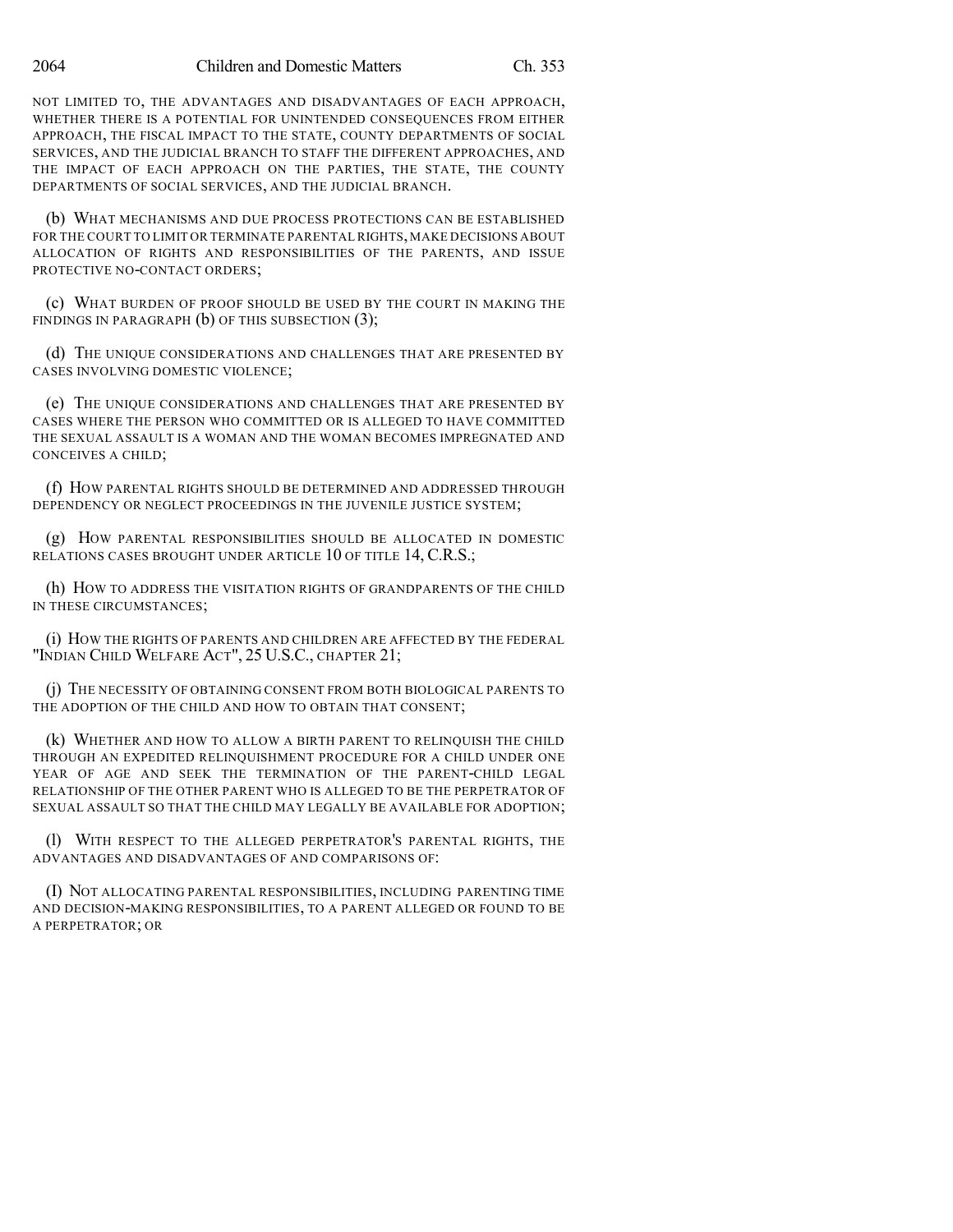(II) NOT ALLOCATING PARENTAL RESPONSIBILITIES, INCLUDING PARENTING TIME AND DECISION-MAKING RESPONSIBILITIES, TO A PARENT ALLEGED OR FOUND TO BE A PERPETRATOR, AND LEAVING THE PARENT'S OBLIGATION TO PROVIDE CHILD SUPPORT FOR THE CHILD INTACT; OR

(III) TERMINATING ALL PARENTAL RIGHTS AND RESPONSIBILITIES OF A PARENT ALLEGED OR FOUND TO BE A PERPETRATOR,INCLUDING NOT ALLOCATING PARENTAL RESPONSIBILITIES REGARDING PARENTING TIME AND DECISION-MAKING RESPONSIBILITIES,AND TERMINATING ALL OBLIGATIONS TO PROVIDECHILD SUPPORT FOR THE CHILD;

(m) THE FEASIBILITY OF ALLOWING THE VICTIM TO EXERCISE PARENTAL CHOICE ABOUT WHETHER THE OBLIGATIONS FOR CHILD SUPPORT OF THE OTHER PARENT ARE LEFT INTACT OR ARE ELIMINATED, INCLUDING BALANCING THE RIGHTS OF THE CHILD TO BE FINANCIALLY SUPPORTED WITH THE VICTIM'S CHOICE TO WAIVE CHILD SUPPORT, AND INCLUDING AN EXAMINATION OF WHETHER SUCH A CHOICE CAN BE WAIVED IN CIRCUMSTANCES IN WHICH THE CHILD WOULD QUALIFY FOR PUBLIC ASSISTANCE BENEFITS;

(n) THE RESOURCES AND TRAINING NEEDED TO TRAIN DOMESTIC RELATIONS STAFF IN THE JUDICIAL BRANCH WHO WORK WITH THE PARTIES AND THE COSTS ASSOCIATED WITH PROVIDING RESOURCES AND TRAINING; AND

(o) THE IMPACT OF THE PROCESS CREATED IN SECTION 19-5-105.5,C.R.S., UPON THE CHILD WELFARE SYSTEM, INCLUDING THE IMPACT ON THE COLLECTION OF FEES FOR CHILDREN PLACED IN FOSTER CARE, AND UPON THE COLLECTION AND ENFORCEMENT OF CHILD SUPPORT OBLIGATIONS.

(4) THE TASK FORCE SHALL SUBMIT A WRITTEN REPORT OF ITS FINDINGS AND RECOMMENDATIONS TO THE SPONSORS AND CO-SPONSORS OF SENATE BILL 13-227, ENACTED IN 2013, AND TO THE JUDICIARY COMMITTEE OF THE SENATE AND TO THE JUDICIARY COMMITTEE OF THE HOUSE OF REPRESENTATIVES, OR ANY SUCCESSOR COMMITTEES, ON OR BEFORE DECEMBER 1, 2013. UPON REQUEST OF A MEMBER OF THE TASK FORCE, SUMMARIES OF DISSENTING OPINIONS SHALL BE PREPARED AND ATTACHED TO THE FINAL REPORT OF FINDINGS AND RECOMMENDATIONS.

(5) THE TASK FORCE SHALL CONSIST OF THE FOLLOWING MEMBERS:

(a) SIX MEMBERS APPOINTED BY THE GOVERNOR AS FOLLOWS:

(I) A REPRESENTATIVE OF A STATEWIDE SEXUAL ASSAULT COALITION;

(II) A REPRESENTATIVE OF A STATEWIDE DOMESTIC VIOLENCE COALITION;

(III) AN EXPERT IN THE FEDERAL "INDIAN CHILD WELFARE ACT", 25 U.S.C., CHAPTER 21;

(IV) AREPRESENTATIVE FROM A CHILDREN'S ADVOCACY CENTER OR STATEWIDE ORGANIZATION REPRESENTING CHILDREN'S ADVOCACY CENTERS;

(V) A REPRESENTATIVE OF A STATEWIDE DISABILITY RIGHTS ORGANIZATION;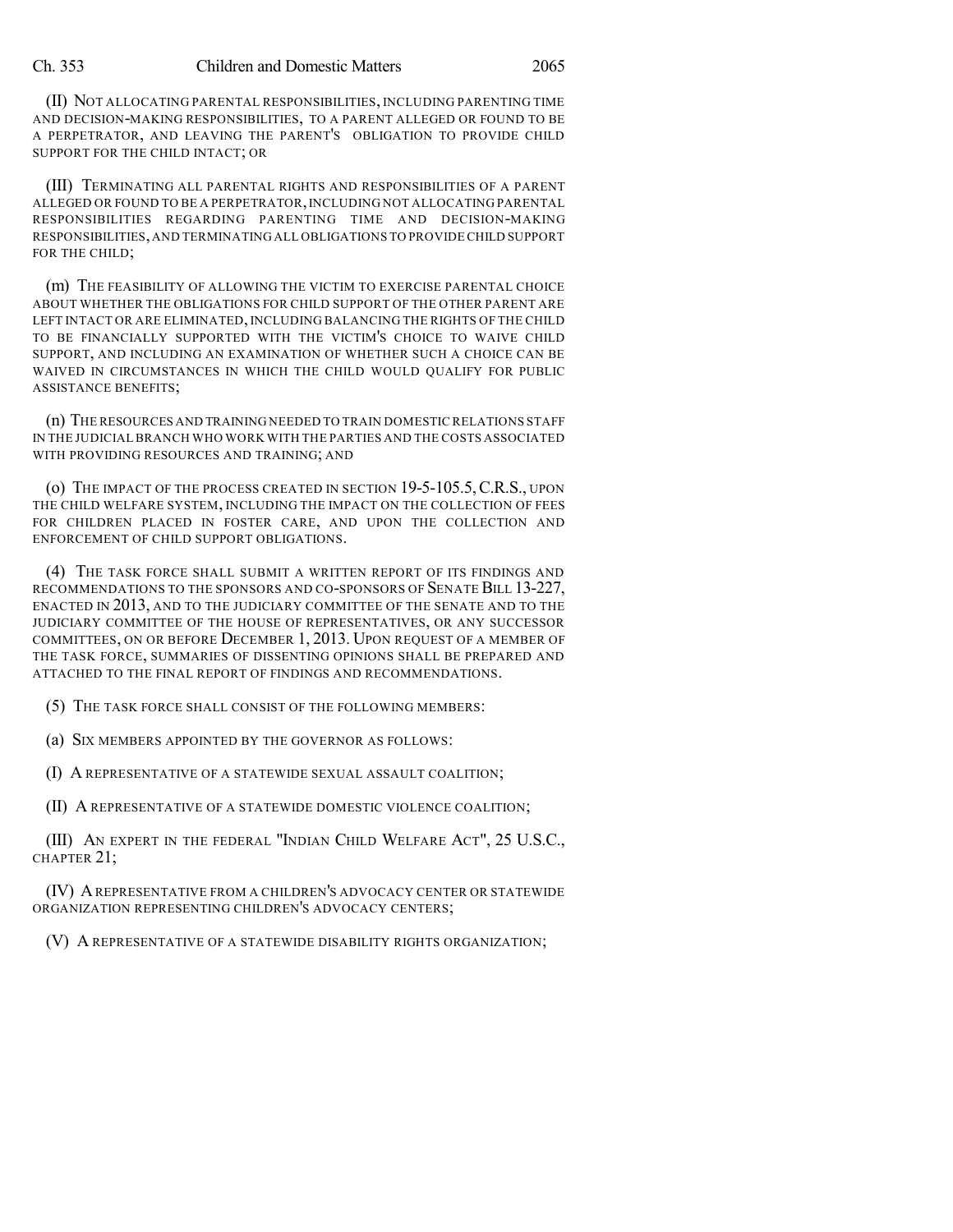(VI) A REPRESENTATIVE OF A STATEWIDE ORGANIZATION THAT ADVOCATES ON BEHALF OF CRIME VICTIMS;

(b) A REPRESENTATIVE OF THE DEPARTMENT OF HUMAN SERVICES WHO IS FAMILIAR WITH CHILD WELFARE, ADOPTION SERVICES, AND CHILD SUPPORT ENFORCEMENT APPOINTED BY THE EXECUTIVE DIRECTOR OF THE DEPARTMENT OF HUMAN SERVICES;

(c) A REPRESENTATIVE FROM THE OFFICE OF THE CHILD'S REPRESENTATIVE APPOINTED BY THE CHIEF JUSTICE OF THE COLORADO SUPREME COURT;

(d) A REPRESENTATIVE FROM THE JUDICIAL BRANCH APPOINTED BY THE CHIEF JUSTICE OF THE COLORADO SUPREME COURT;

(e) A REPRESENTATIVE OF THE ATTORNEY GENERAL'S OFFICE APPOINTED BY THE STATE ATTORNEY GENERAL;

(f) A REPRESENTATIVE OF COUNTY DEPARTMENTS OF SOCIAL SERVICES WHO WORKS IN CHILD PROTECTIVE SERVICES APPOINTED BY COLORADO COUNTIES, INC.;

(g) AN ATTORNEY WHO REPRESENTS A COUNTY AND WHO IS APPOINTED BY THE ASSOCIATION THAT REPRESENTS COUNTY HUMAN SERVICES DIRECTORS IN COLORADO;

(h) AREPRESENTATIVE FROM THE FAMILY LAW SECTION OF THE COLORADO BAR ASSOCIATION WHO IS FAMILIAR WITH FAMILY LAW AND ADOPTION LAW APPOINTED BY THE COLORADO BAR ASSOCIATION;

(i) AREPRESENTATIVE FROM THE JUVENILE LAW SECTION OF THECOLORADO BAR ASSOCIATION APPOINTED BY THE COLORADO BAR ASSOCIATION;

(j) AREPRESENTATIVE FROM THE CRIMINAL LAW SECTION OF THECOLORADO BAR ASSOCIATION WHO IS A CRIMINAL DEFENSE ATTORNEY APPOINTED BY THE COLORADO BAR ASSOCIATION;

(k) A REPRESENTATIVE APPOINTED BY THE COLORADO DISTRICT ATTORNEYS' COUNCIL; AND

(l) A PERSON WHO IS A SURVIVOR OF A SEXUAL ASSAULT APPOINTED BY A STATEWIDE ORGANIZATION THAT ADVOCATES ON BEHALF OF SEXUAL ASSAULT VICTIMS.

(6) THE APPOINTING AUTHORITIES SHALL MAKE ALL APPOINTMENTS TO THE TASK FORCE ON OR BEFORE JUNE 15, 2013.

(7) (a) THE FIRST MEETING OF THE TASK FORCE SHALL OCCUR NO LATER THAN JULY 20, 2013. THE TASK FORCE SHALL MEET AT LEAST FOUR TIMES.

(b) THE TASK FORCE'S MEETINGS SHALL BE PUBLIC MEETINGS.

(c) THE MEMBERS OF THE TASK FORCE SHALL ELECT A CHAIR AND A VICE-CHAIR